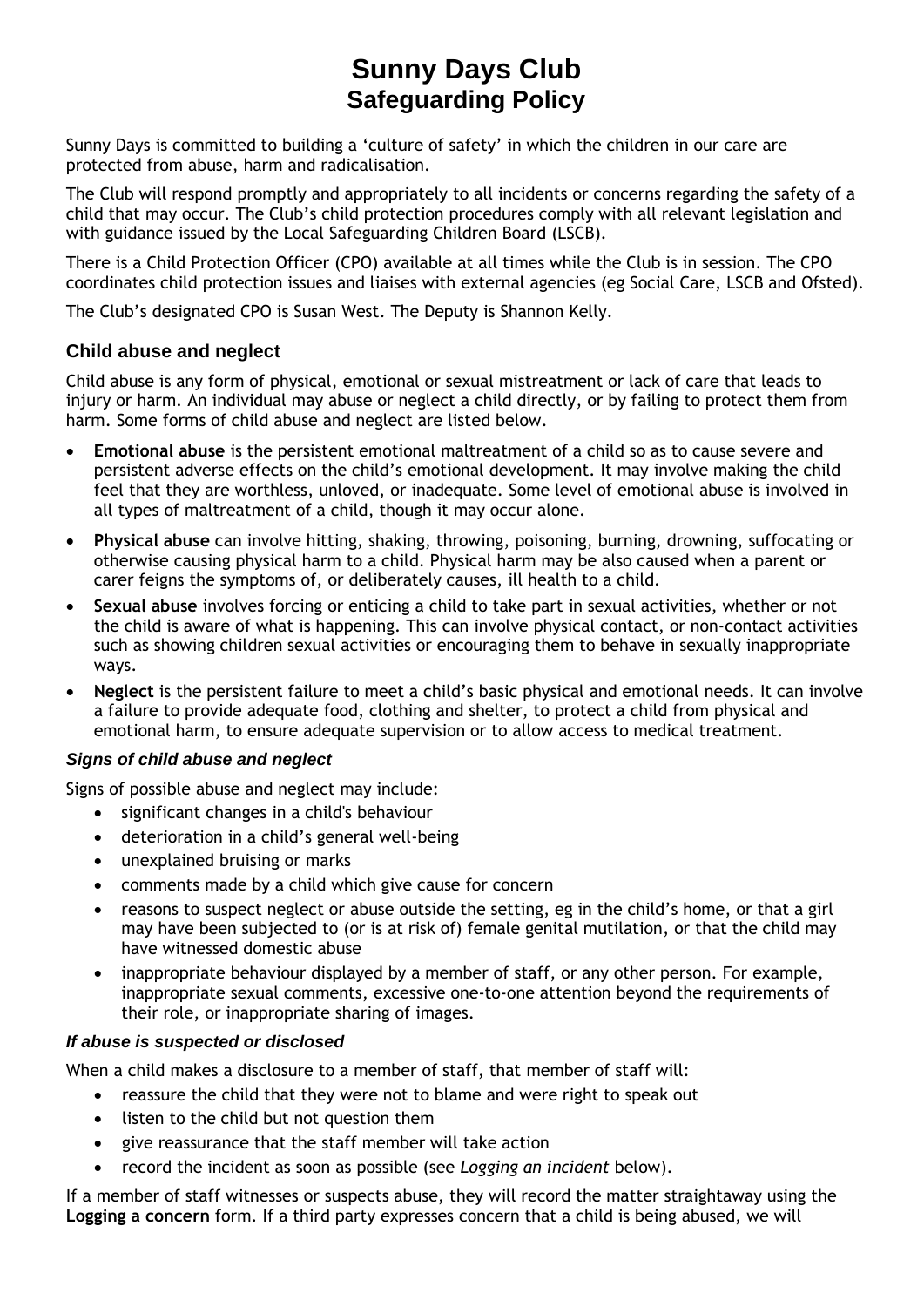encourage them to contact Social Care directly. If they will not do so, we will explain that the Club is obliged to and the incident will be logged accordingly.

## **Peer-on-peer abuse**

Children are vulnerable to abuse by their peers. Peer-on-peer abuse is taken seriously by staff and will be subject to the same child protection procedures as other forms of abuse. Staff are aware of the potential uses of information technology for bullying and abusive behaviour between young people.

Staff will not dismiss abusive behaviour as normal between young people. The presence of one or more of the following in relationships between children should always trigger concern about the possibility of peer-on-peer abuse:

- Sexual activity (in primary school-aged children) of any kind, including sexting
- One of the children is significantly more dominant than the other (eg much older)
- One of the children is significantly more vulnerable than the other (eg in terms of disability, confidence, physical strength)
- There has been some use of threats, bribes or coercion to ensure compliance or secrecy.

#### *If peer-on-peer abuse is suspected or disclosed*

We will follow the same procedures as set out above for responding to child abuse.

## **Extremism and radicalisation**

All childcare settings have a legal duty to protect children from the risk of radicalisation and being drawn into extremism. There are many reasons why a child might be vulnerable to radicalisation, eg:

- feeling alienated or alone
- seeking a sense of identity or individuality
- suffering from mental health issues such as depression
- desire for adventure or wanting to be part of a larger cause
- associating with others who hold extremist beliefs

#### *Signs of radicalisation*

Signs that a child might be at risk of radicalisation include:

- changes in behaviour, for example becoming withdrawn or aggressive
- claiming that terrorist attacks and violence are justified
- viewing violent extremist material online
- possessing or sharing violent extremist material

If a member of staff suspects that a child is at risk of becoming radicalised, they will record any relevant information or observations on a **Logging a concern** form, and refer the matter to the CPO.

#### **Logging a concern**

All information about the suspected abuse or disclosure, or concern about radicalisation, will be recorded on the **Logging a concern** form as soon as possible after the event. The record should include:

- date of the disclosure, or the incident, or the observation causing concern
- date and time at which the record was made
- name and date of birth of the child involved
- a factual report of what happened. If recording a disclosure, you must use the child's own words
- name, signature and job title of the person making the record.

The record will be given to the Club's CPO who will decide on the appropriate course of action.

For concerns about **child abuse,** the CPO will contact Social Care. The CPO will follow up all referrals to Social Care in writing within 48 hours. If a member of staff thinks that the incident has not been dealt with properly, they may contact Social Care directly.

For minor concerns regarding **radicalisation,** the CPO will contact the Local Safeguarding Children Board (LSCB). For more serious concerns the CPO will contact the Police on the non-emergency number